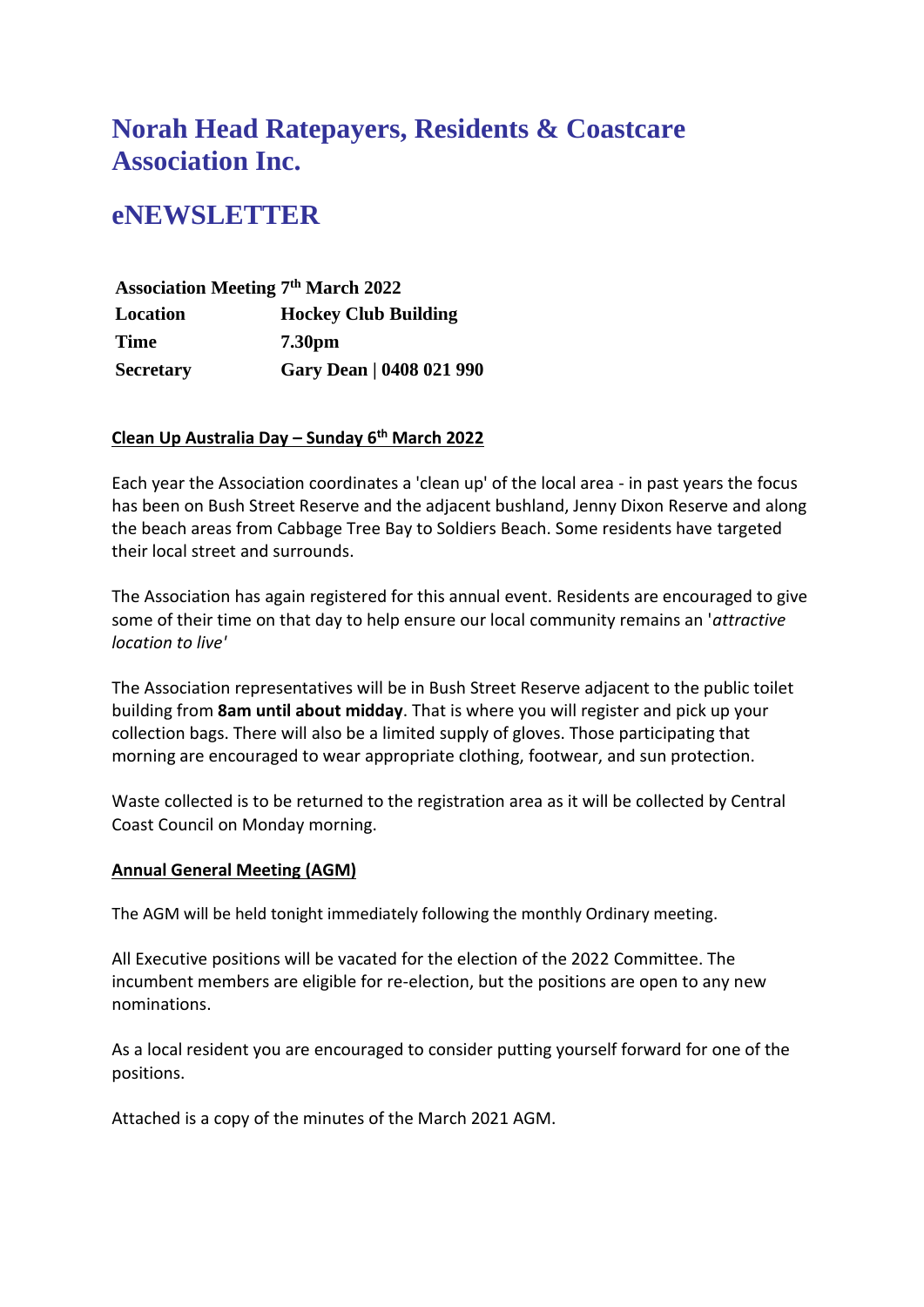### **Dispelling Misinformation about Council's IPART Rate Application**

Central Coast Council Administrator, Mr Rik Hart has provided the following public statement:

*"I would like to correct the record and reassure the community of Council's approach to the Independent Pricing and Regulatory Tribunal (IPART).*

*Following IPART publicly exhibiting Council's application to maintain the current rate structure for a further 7 years, the community has been met with misinformation of what this application really means for ratepayers. The media, in particular, have been reporting that Council's application to IPART is to extend the 15% rate rise for a further 7 years. In part, this statement is true. Yes, Council is seeking to extend the current rate structure for a further 7 years, taking us to 10 years in total, consistent with our original application made last year. Nothing new.*

*What is creating confusion among our community is the word 'rise' – Council is NOT seeking an increase on top of what you currently pay in your ordinary rate, we are seeking a continuation of the status quo for a further 7 years.*

*By maintaining these rates at the current levels means Council can maintain services, continue productivity improvements, and meet debt repayments.*

*Let me be clear, this application does not mean a year-on-year increase.*

*The community now have further opportunity to have their say through IPART's consultation process prior to their expected determination in May 2022."*

The Association is providing this for the community's information and for further action if felt necessary.

#### **Chemical Clean Out**

Central Coast Council has recommenced the collection of unwanted and out-of-date hazardous items from homes, garages, and sheds. Items that can be dropped off include pesticides, paints, gas bottles, fire extinguishes fluorescent globes and tubes etc. Incorrectly disposing of chemicals is not just an offence that can attract fines and penalties, but they can also cause serious environmental effects by contaminating our waterways and landfill sites.

Items can be dropped off at:

**5 th and 6th March 2022 Long Jetty Council Depot Morris Place Bateau Bay 9am – 3.30pm**